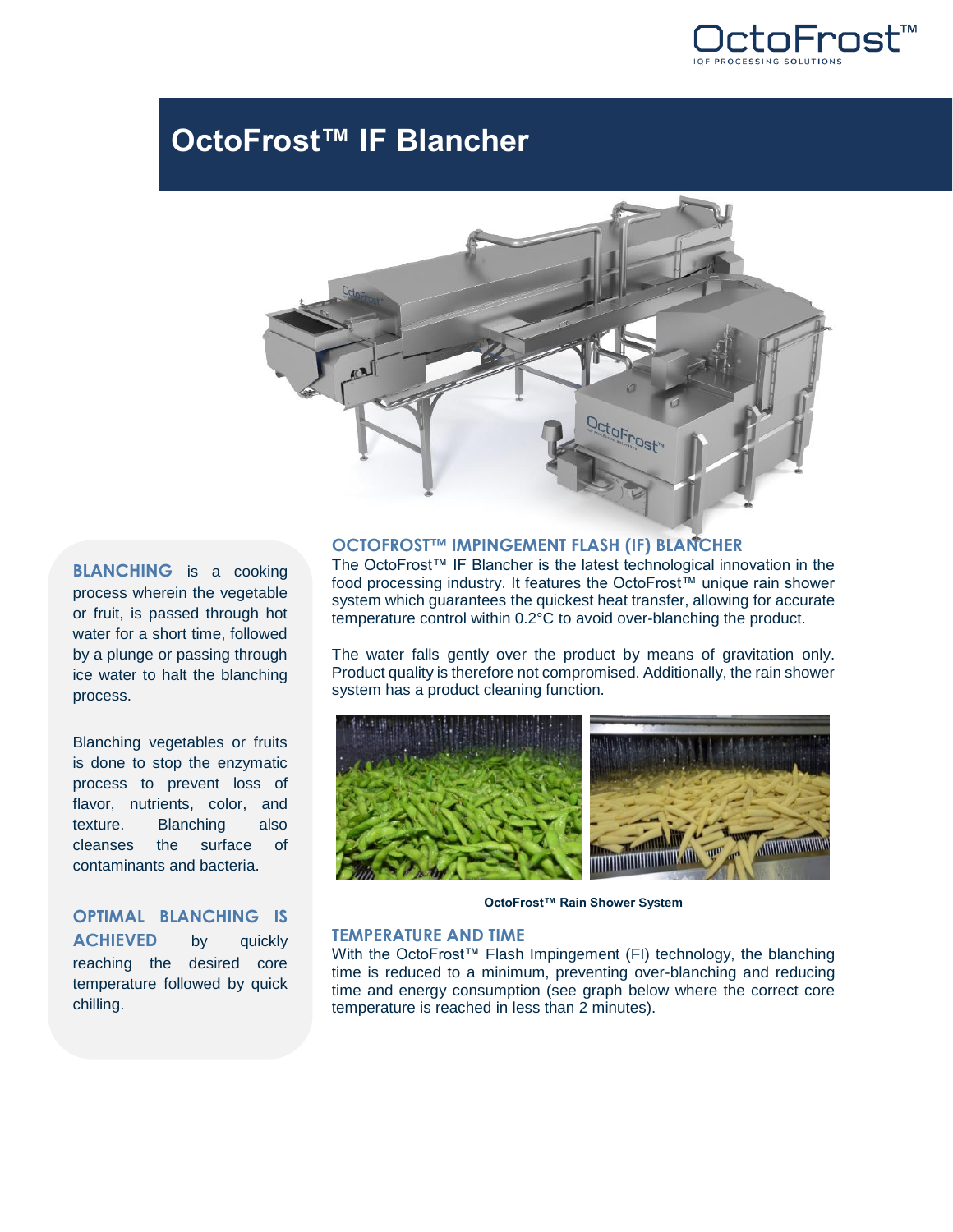### **IMPINGEMENT FLASH**

Every product is surrounded by a static, so called "boundary layer" of air, which insulates it and slows down the heat transfer. The OctoFrost™ IF Blancher, by means of its rain shower system, breaks this static layer by flash (quick) impingement. This results in the fastest heat transfer through conductivity and this is the essence of the *OctoFrost™ Impingement*

*Flash (IF) technology*.

### **KEY BENEFITS IF BLANCHER**

- Flexibility of different temperature zones to avoid over-blanching;
- Energy efficient steam injection into the blanching water;
- Cross flow water circulation;
- Significantly faster transfer due to the impingement rain shower system;
- High volume of recirculated water over the product;
- CIP system in place;
- Total control in blanching time and temperature variations (different sections of the blancher can be turned on or off, with the additional flexibility of speeding-up or speedingdown the belt).



The user of the OctoFrost™ IF Blancher has absolute control over the blanching t° and time.

Optionally, the OctoFrost™ IF Blancher can be fitted with a second temperature zone to reduce temperature in the final blanching stage, for delicate products, which are prone to over-blanching.

#### **OCTOFROST™ CROSS-FLOW vs. TRADITIONAL COUNTER-FLOW**

In an OctoFrost™ *cross-flow water system*, the high volume of filtered and recirculated water showers over and through the product and immediately exits through the side of the blancher. The water then reenters the heating tank and due to the high volume of water in the system, the temperature drop (delta  $T^{\circ}$ ) is max. 3° C. The water flowing through the OctoFrost ™ IF Blancher has the correct temperature in every zone.



A *counter-flow water system,* as opposed to the OctoFrost™ *crossflow water system*, has water with the set blanching temperature entering the opposite side of the product infeed. This water cools down while passing through the whole length of the blancher, resulting in a longer blanching time and significantly less control over water temperature.

#### **CUSTOMER BENEFITS**

The OctoFrost™ IF Blancher comes with a number of benefits for the processors:

#### **► Product Quality**

Optimal product quality is guaranteed by quick and efficient blanching. No over-blanching, right product color and bite, preserved taste and nutrients are the main characteristics of the vegetables and fruits passed through the OctoFrost™ IF Blancher.